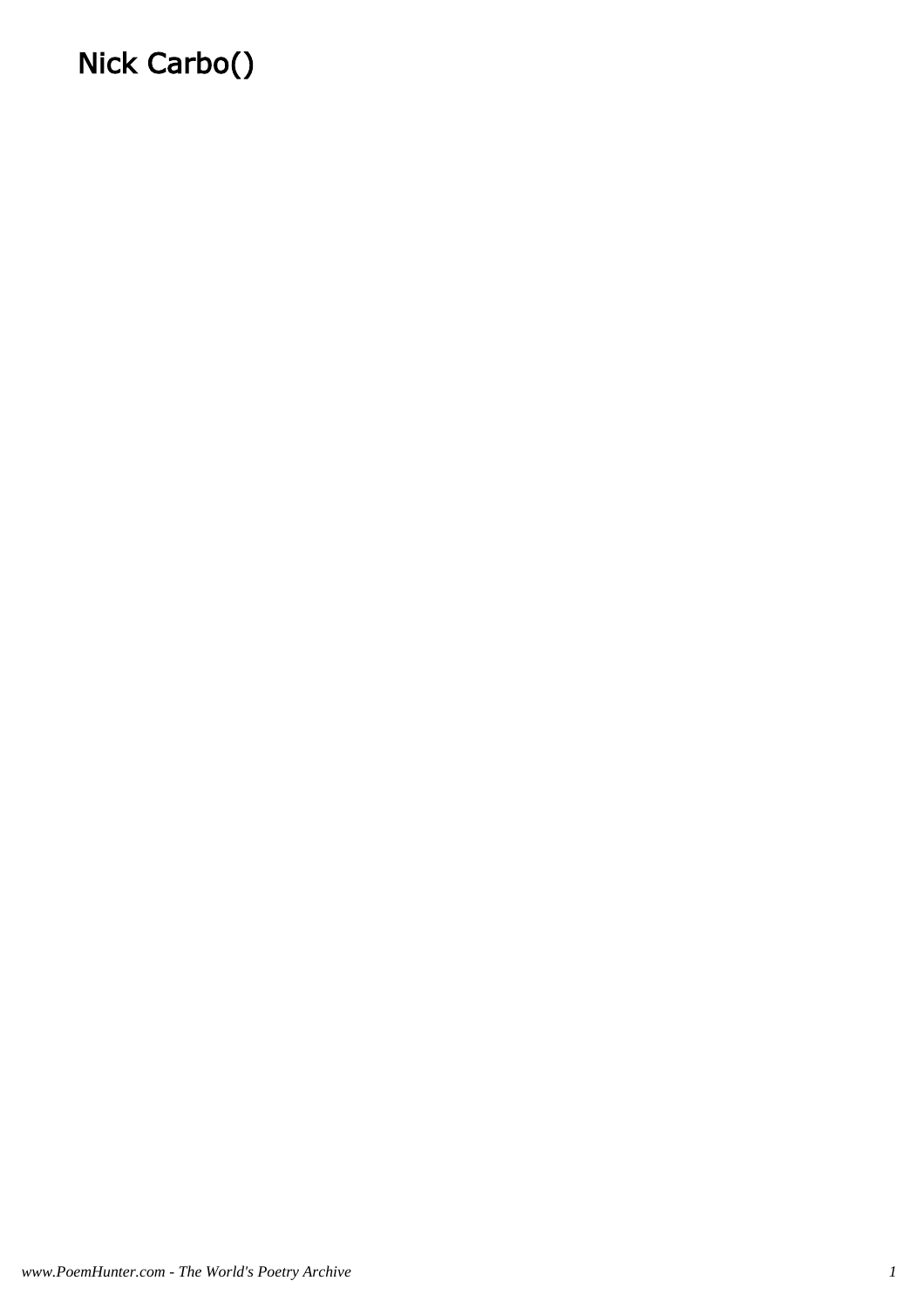# Ang Tunay Na Lalaki (The Real Man) Is Baffled By Cryptic Messages

He finds on cheap match covers. PLEASE MAKE ME TASTE LIKE A MAN is the first one he reads after lighting up an American Spirit cigarette on the corner of Broadway and Houston. The painted Statue of Liberty on the giant DKNY ad on the side of the building winks her big blue eye as if she understands what those words mean, as if she could make him taste like a man. The street sign changes to WALK and the natural smoke of the natural cigarette feels good in his lungs. He thinks of the taste of fried garlic, of anise seeds, of rambutan fruit, of broiled tuna- none comes close to what a man would taste like in his mind. He reaches underneath his shirt and sweater to scratch his left arm-pit. He smells his fingers and thinks: this is what a Filipino man must taste like to American women. To test his hypothesis, he sticks his index finger in his mouth, pulls it out with a slurpy sound and points upwards as if he were testing the wind, as if he were carrying a flaming torch.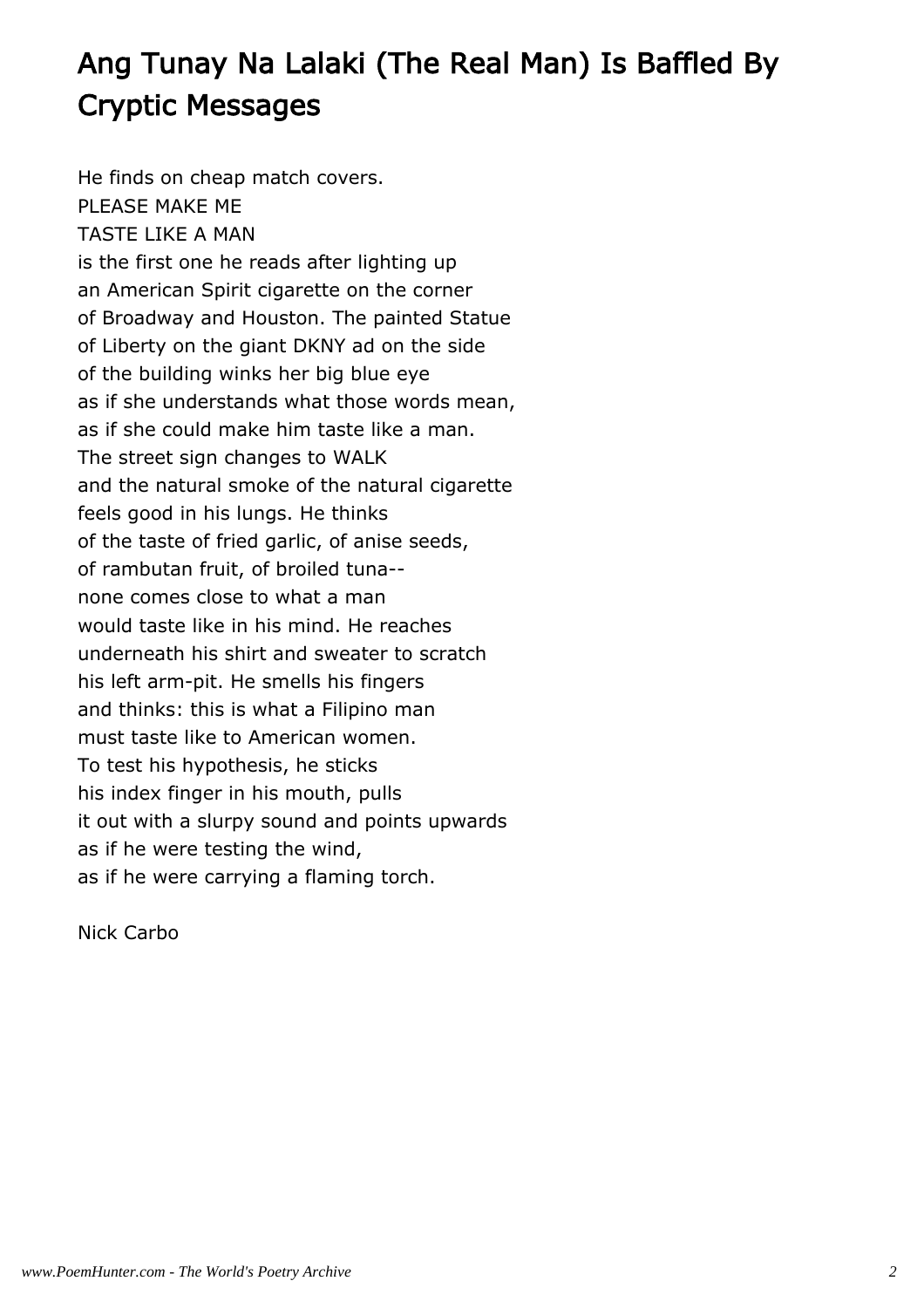# Ang Tunay Na Lalaki (The Real Man) Stalks In The Streets Of New York

Looking to harvest what makes him happy. The AA meetings have thrown him into iconoclastic jousts with Titans and Gorgons with glowing snake eyes and leather pants. This is life without the Filipino bottle, without the star fruit boogie, without the "bomba" films. He wears black Dr. Martens boots because slippers would expose his "provinciano" feet to the snow. He wants to ride the back of a caribou and bolt up Madison Avenue screaming like Tandang Sora or shout "hala-bira! hala-bira! hala-bira!" like his Isneg cousins in Aklan. "Ay, susmaryosep!" Such bad behavior from the "true male" of Filipino advertising. He looks at his reflection on a book store window, notices that his hair has grown shoulder-length like Tonto in the Lone Ranger he would watch on TV. He turns to the right, his profile now looks like the young Bruce Lee as Kato in the Green Hornet. Yes, he realizes it will always be the face of a supporting character. Rejected from the Absolut Vodka magazine ads, he decides to change his name for an upcoming afternoon audition for a Preparation H commercial - "Al Moranas", American but with a Filipino flare.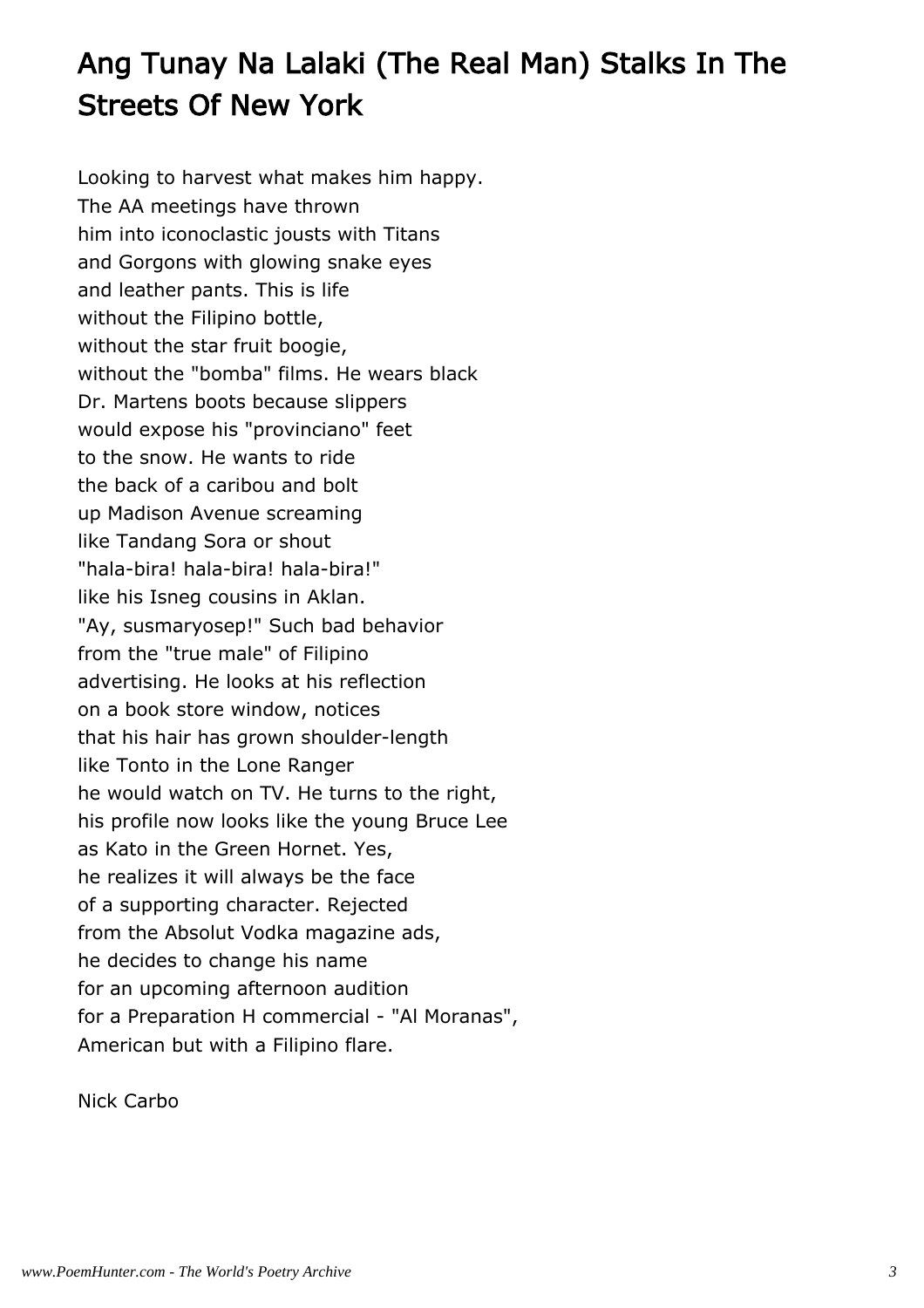#### Ang Tunay Na Lalaki Meets Barbie At The Shark Bar

on Mulberry and Spring on a rainy night. Her head sticks out of some woman's tote bag placed on top of the bar, she winks at Ang Tunay na Lalaki. He looks at his gin and tonic, looks back at the doll and hears her tiny voice even though her lips aren't moving. "Hi there, big guy. I was made in the Philippines. You look like you were made there too." He responds just to humor himself, "Where, at the Subic Bay manufacturing plants? Did you enjoy being made by exploited laborers?" Barbie crawls onto the sticky bar and sits herself on the edge crossing her legs. "I remember those delicate fingers expertly sewing the hairs to my head. Those women were so nice to me." She bends at her waist to let her hair down and dramatically lifts her head up so her blond locks turn into a glamorous puff, "See, they did a good job. You must admit." "You're incorrigible," he exhales a cloud of smoke after lighting up a cigarette, "And you're all plastic, petroleum based plastic." Barbie places her palms against her face and begins to sob. Ang Tunay na Lalaki sticks out his middle finger, strokes the back of her head, "Now, now, doll. First time anyone ever told you the truth?" Barbie lifts her left arm to swipe away his finger, "My name's Barbie! Not Doll, Sweetie, Honey, or Dolly. It's Barbie!" Ang Tunay na Lalaki sips his gin, "Look, Barbie. You have the perfect life, you're the world's best-selling doll and millions of little girls are buying you dresses. Even the top fashion designers design outfits for you." Barbie straightens her back as if she had a spine, places her hands on her lap, "But you don't know how hard it is to be beautiful all the time. See, you made my mascara run." He takes a napkin, dips it into his drink, proceeds to wipe off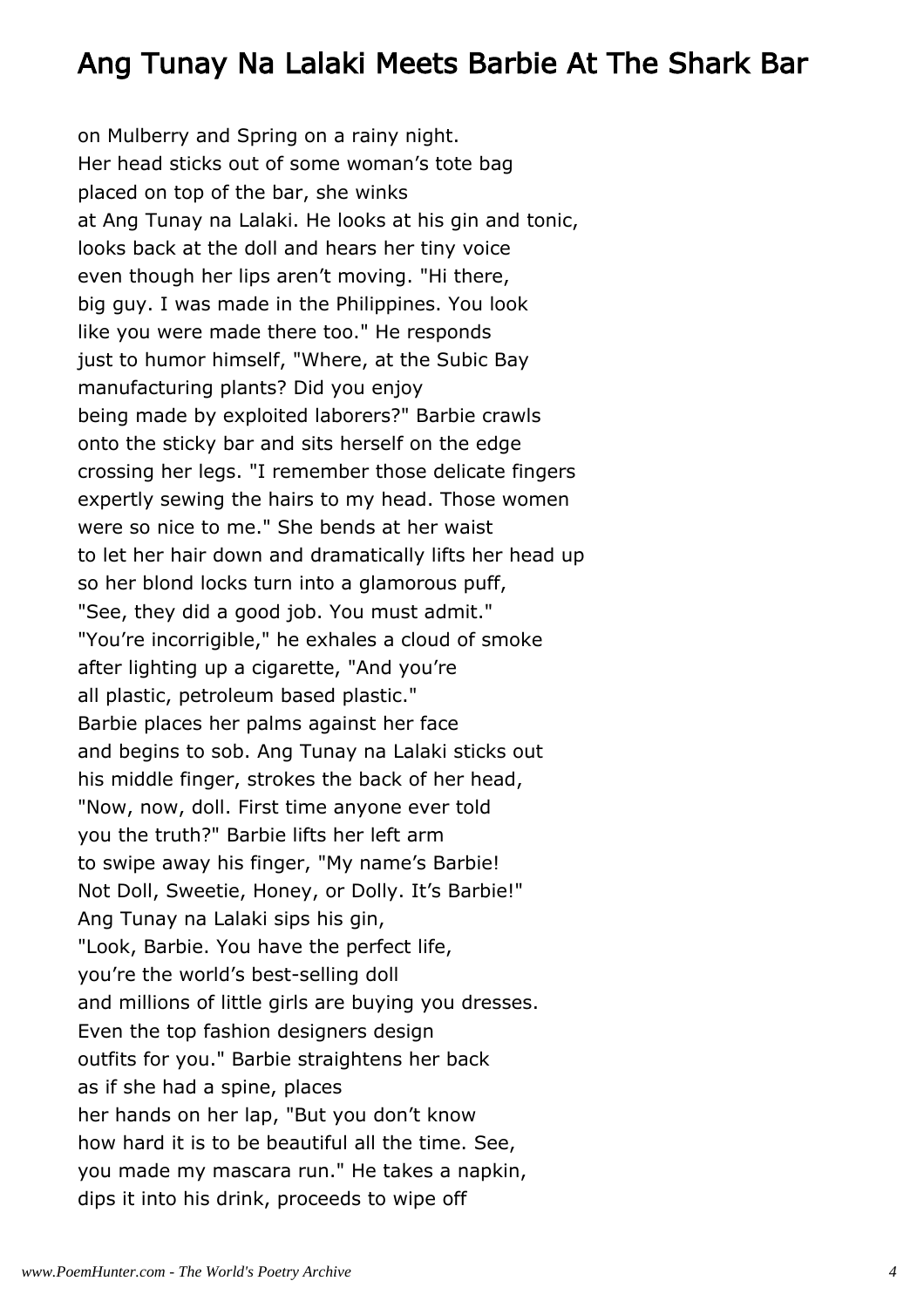the small black streaks on her cheeks, "It's acrylic, a water based paint." He reaches into his pocket for a ball-point pen, draws rich eye lashes around her eyes. Barbie slides over to a shot glass, stares at her reflection, "Hey, you're good at this. Have you ever considered a career in make-up? I could recommend you to our designers, you know." Suddenly a woman's human hand plucks Barbie off the bar, stuffing her back into a tote bag. His eyes follow the tote bag out the door. All he can see is a puff of blond hair and a stiff arm swaying back and forth like a metronome.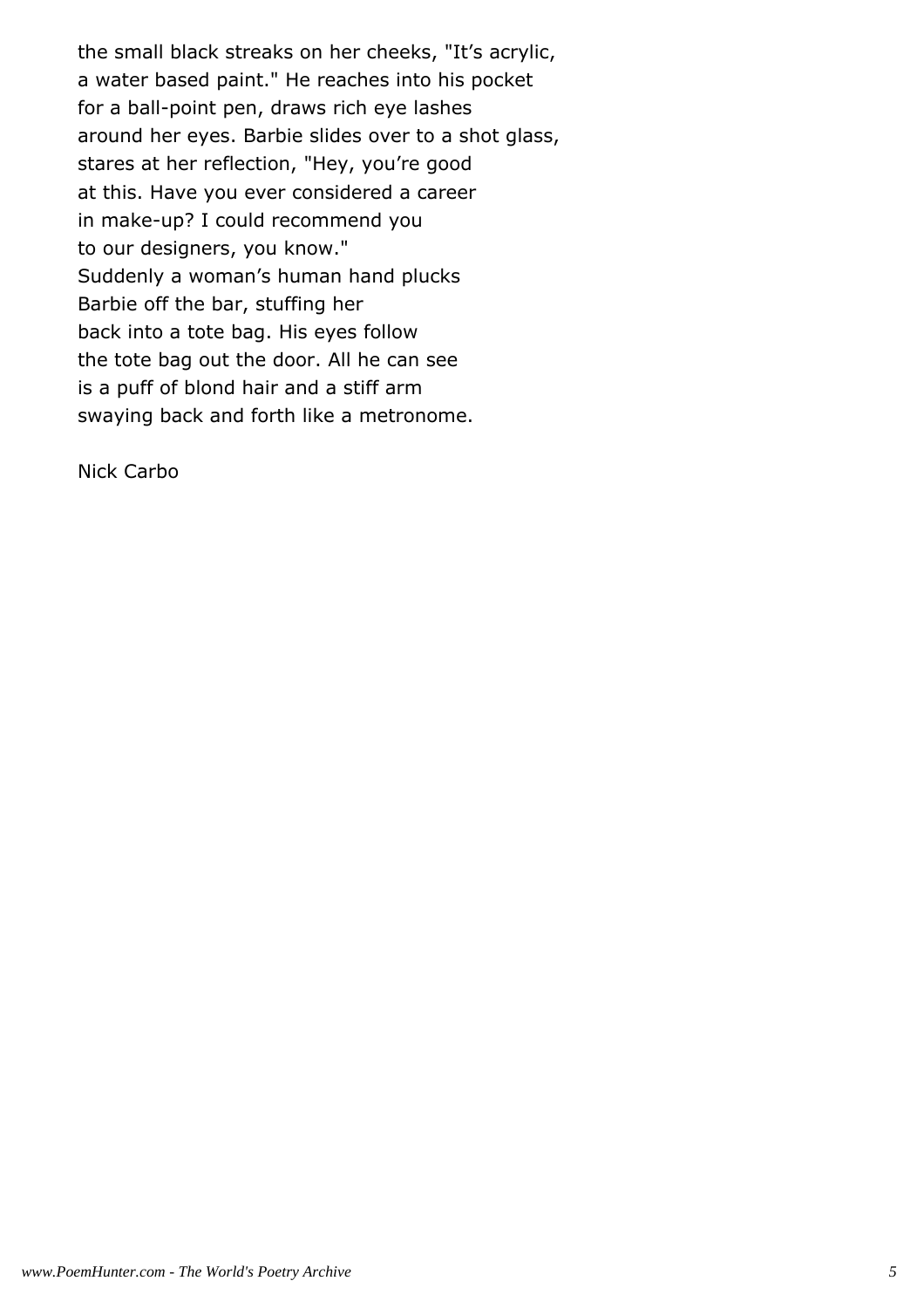## Ay, Que Dolo!

Dona Josefina has thrown my goat out onto the calle El Fez-- Ay! The menu of pain is as big as a queen-sized aha umbrella.

The lolita from the barrio chino licks the sellos and then my luau- there is a hint of ajo from Ab-derabad, with periodos of adages and lapis lazuli.

I have known the fonda of Dona Josefina, the jetty of her hips, under the veil of her mild protests where pigs and lox do mix in a yodel of ah-do-do-dah.

The lolita from the barrio chino is a rider of net gains and bronze sea snakes- she holds a baroque club in one hand and ma of mana from a mouse in the other.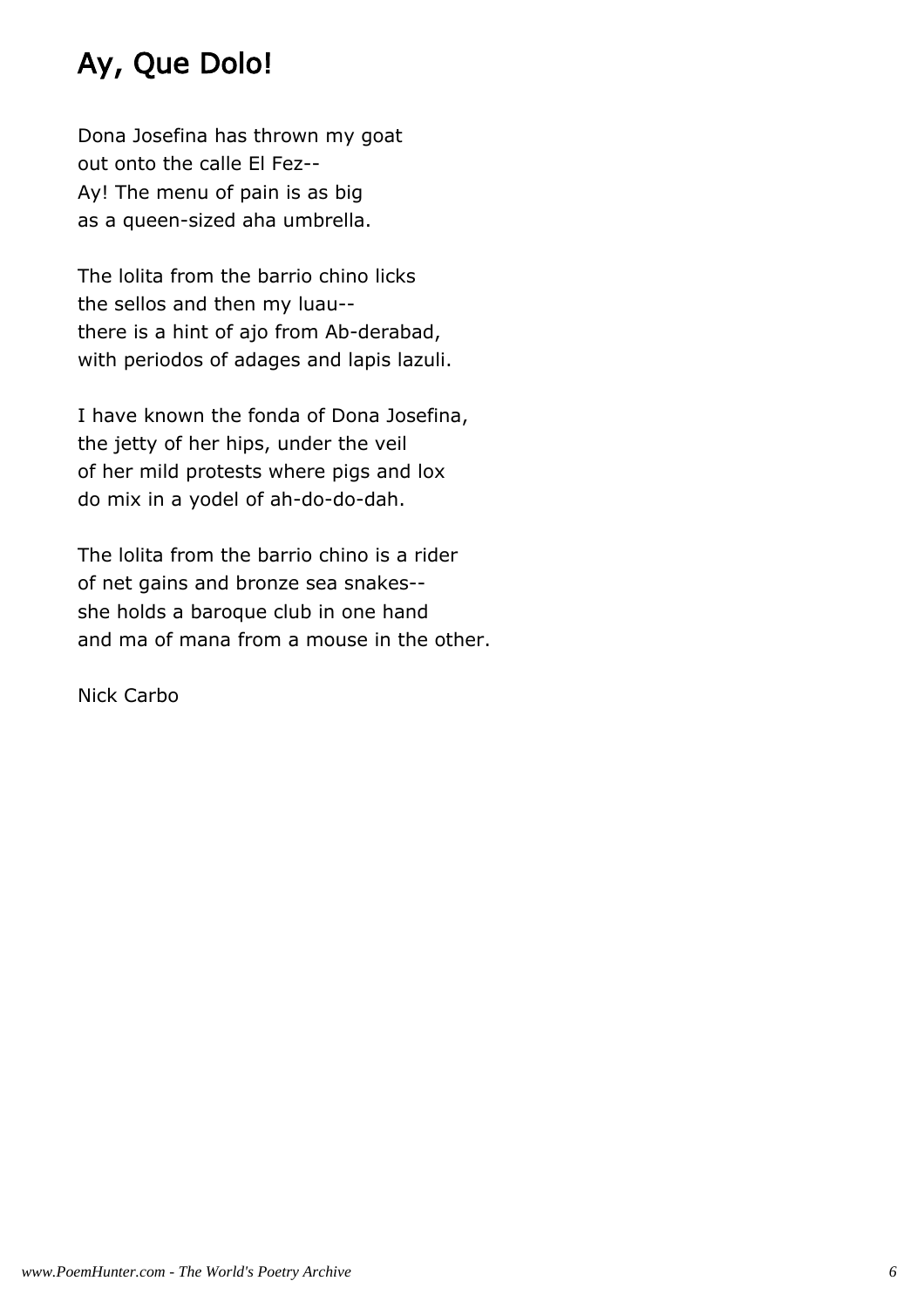#### Capis Windows

How do you enter that Manila frame of mind, that woven mat of noodle house restaurants,

that dawn of tapis tasting women, that hankering of hourly hauntings? Drive along Roxas Boulevard

when the moon has just clocked out of third shift and the sea horses are returning to their feeding stables.

Walk the afternoon trees of Taft Avenue and talk to the mechanics of Sunday medicine. Ask them for recipes

to cure fire-retardant love. Bask in the baying of mahogany dogs on Mabini street and pass through the red

wrought iron gates of Calle Remedios where you'll find a house with capis windows where Doña Inez waits to sew your skin.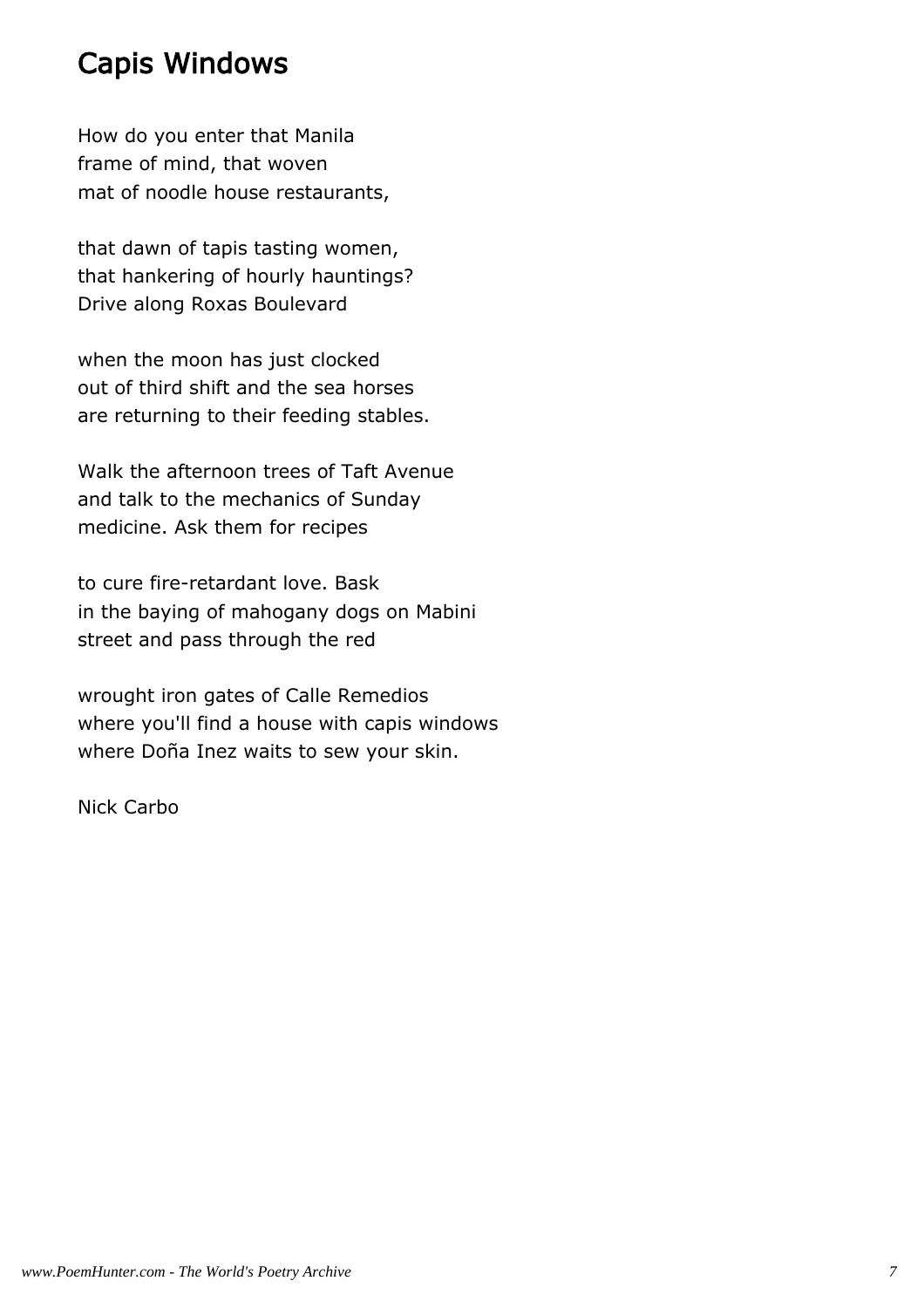#### **Grammarotics**

The angle of delight is best achieved while rubbing

the pluperfect button in tiny syllabic circles

while the glottal stop needs firm accentual strokes

for copulative conjunction to occur. The placement

of the preterite tense at the entrance

of a lubricated sentence assures the inevitable

apostrophe. However, if the apostrophe occurs

prematurely the result is then a dangling

modifier, also commonly known as

a pathetic fallacy.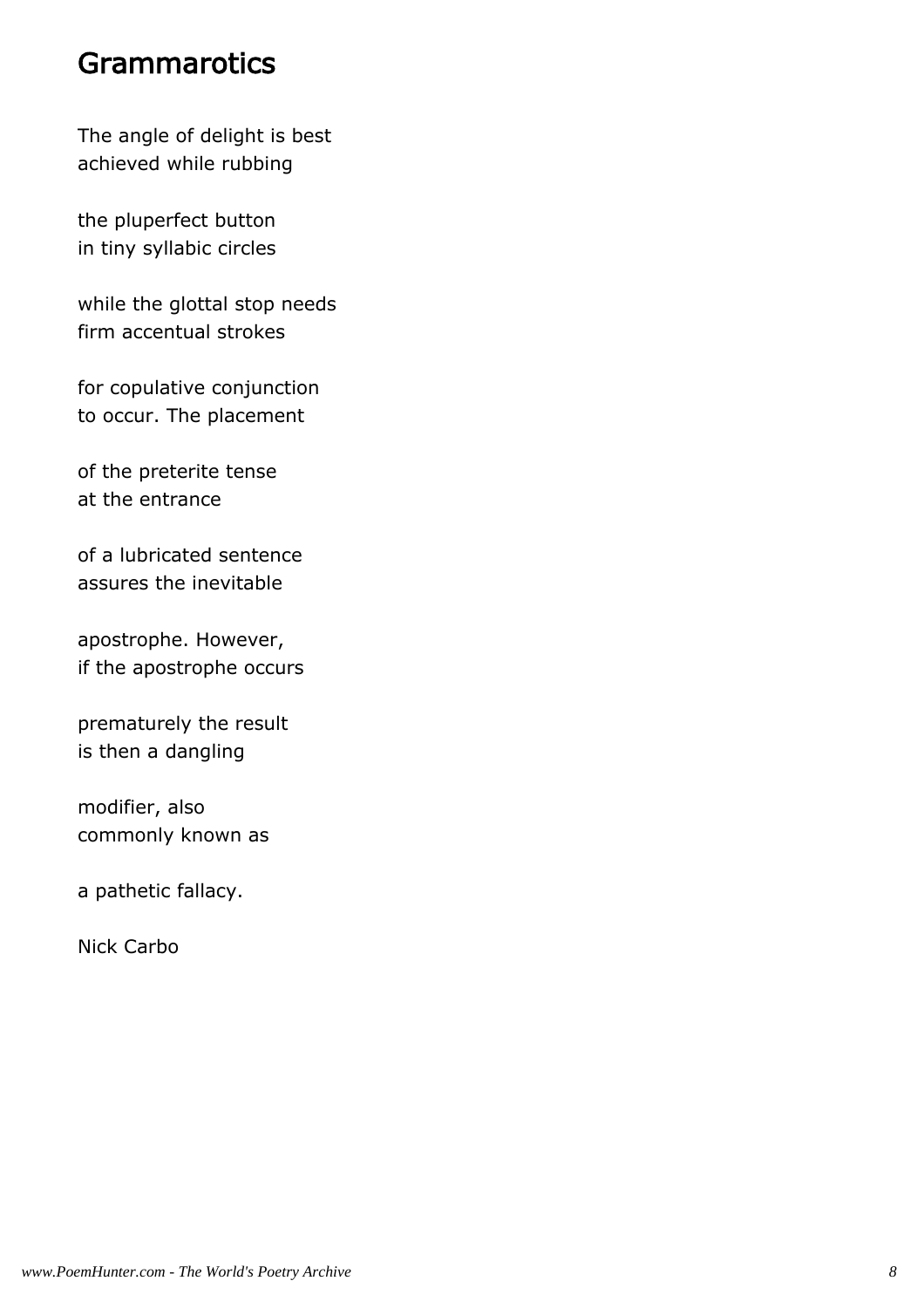#### Little Brown Brother

I've always wanted to play the part of that puckish pubescent Filipino boy

in those John Wayne Pacific-War movies. Pepe, Jose, or Juanito would be smiling,

bare-chested and eager to please for most of the steamy jungle scenes.

I'd be the one who would cross the Japanese lines and ask for tanks,

air support, or more men. I'd miraculously make it back to the town where John Wayne

is holding his position against the enemy with his Thompson machine-gun. As a reward,

he'd rub that big white hand on my head and he'd promise to let me clean

his Tommy gun by the end of the night. But then, a Betty Grable look-a-like love

interest would divert him by sobbing into his shoulder, saying how awfully scared

she is about what the "Japs" would do to her if she were captured. In one swift

motion, John Wayne would sweep her off her feet to calm her fears inside his private quarters.

Because of my Hollywood ability to be anywhere, I'd be under the bed

watching the woman roll down her stockings as my American hero unbuckles his belt.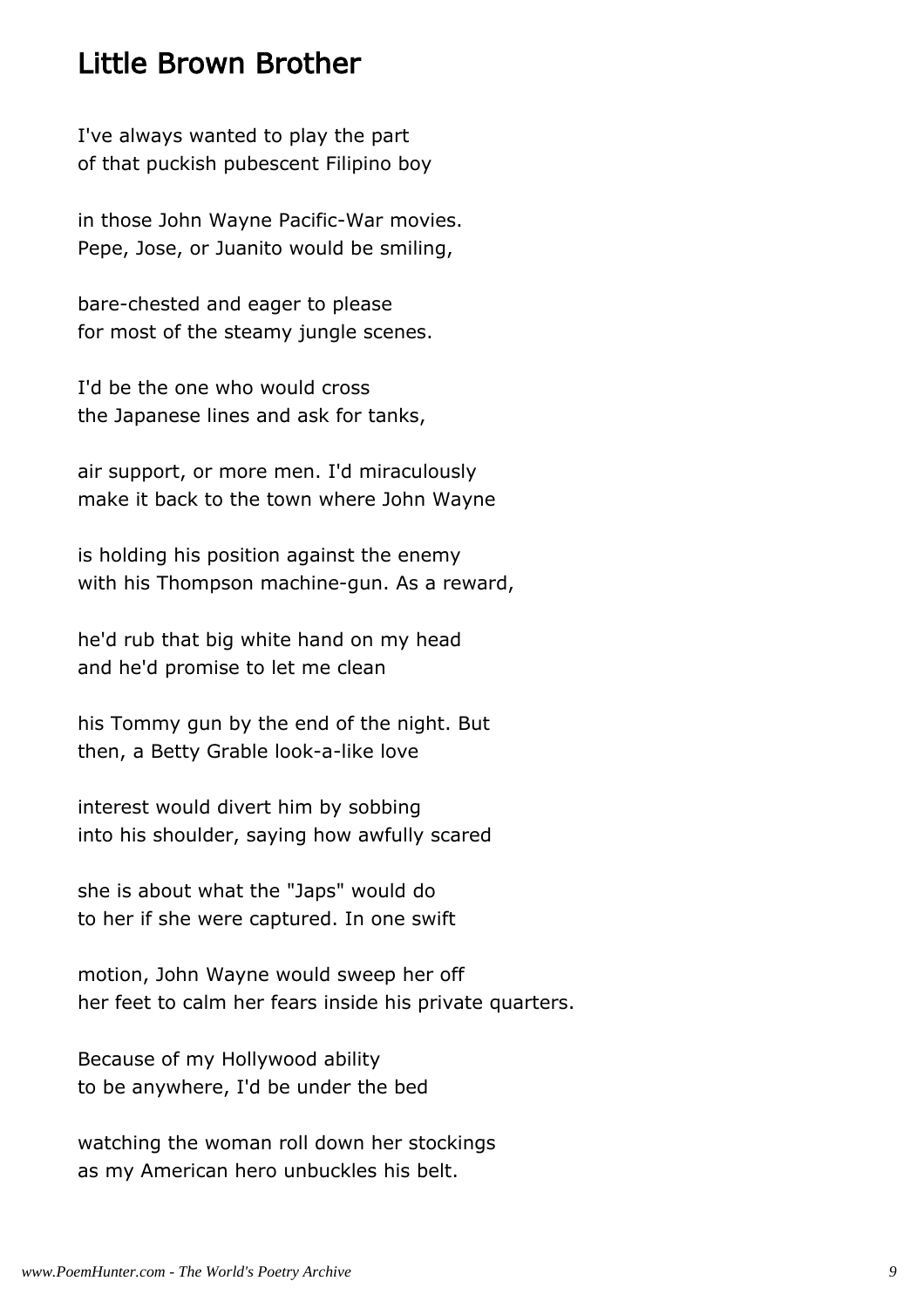I'd feel the bottom of the bed bounce off my chest as small-arms fire explodes outside the walls.

Submitted by Samuel Hamada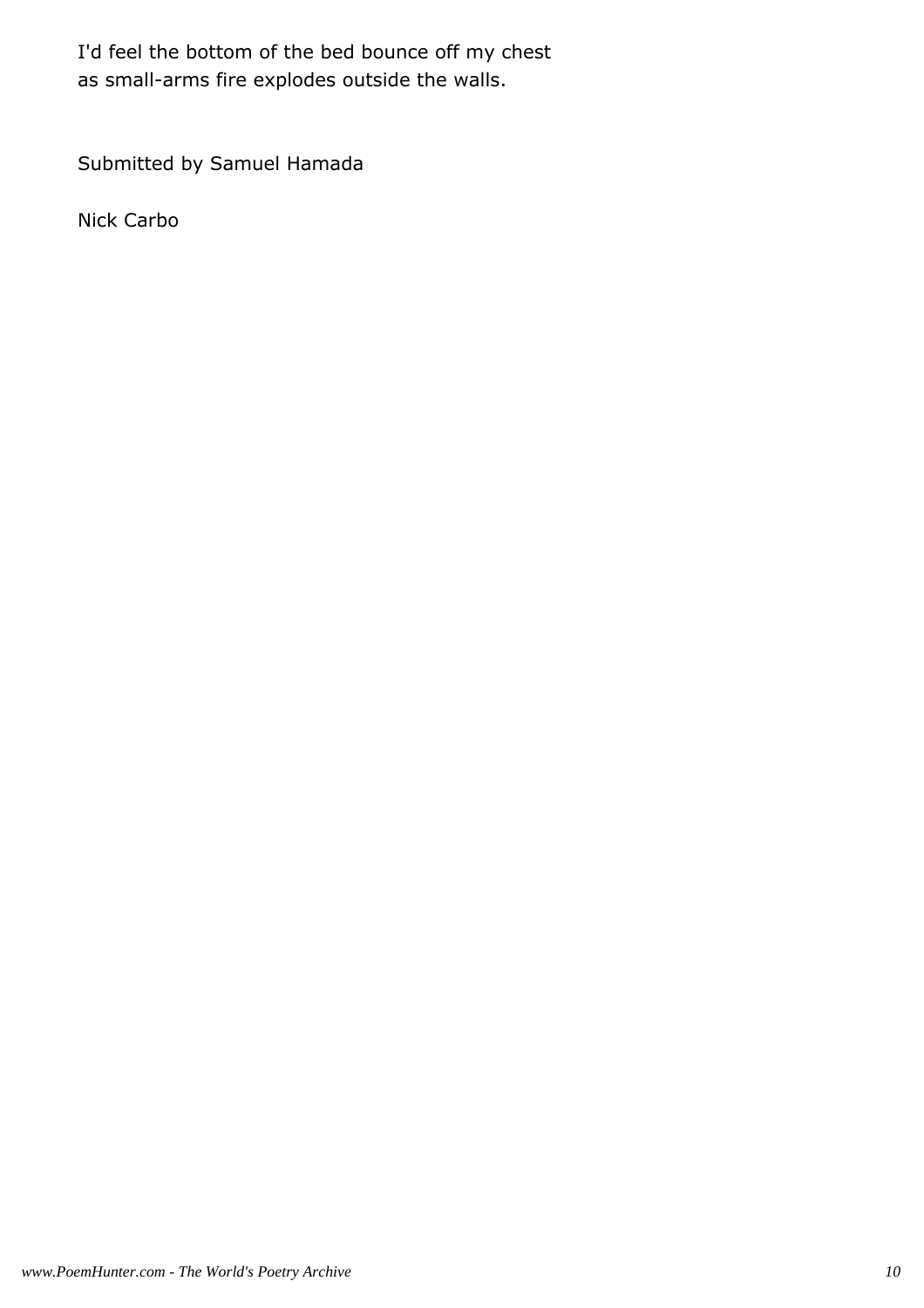## Mal Agueros

If you come to Mojacar and peel open an orange full of worms, count how many there are because those are the days it will take for your body to decompose after you are buried.

If you come to Mojacar and find a small green snake with its back broken, don't step on it or you'll cause an earthquake that will catch up to you while you sleep in a continent far, far away.

If you come to Mojacar

and two brown long-legged spiders crawl on your face and shoulders, keep a sharp eye out for two individuals, a mother-son, or sister-sister who will try to take your money.

If you come to Mojacar

and see a scorpion scurry by your feet, note the direction it ran to, north, south, east, or west. You must avoid going there or risk the sting of losing a loved one.

If you come to Mojacar

and a cock crows ten times at three in the morning, lock your door and all the wooden windows because nightmares in silver dresses will arrive to slip into your bed.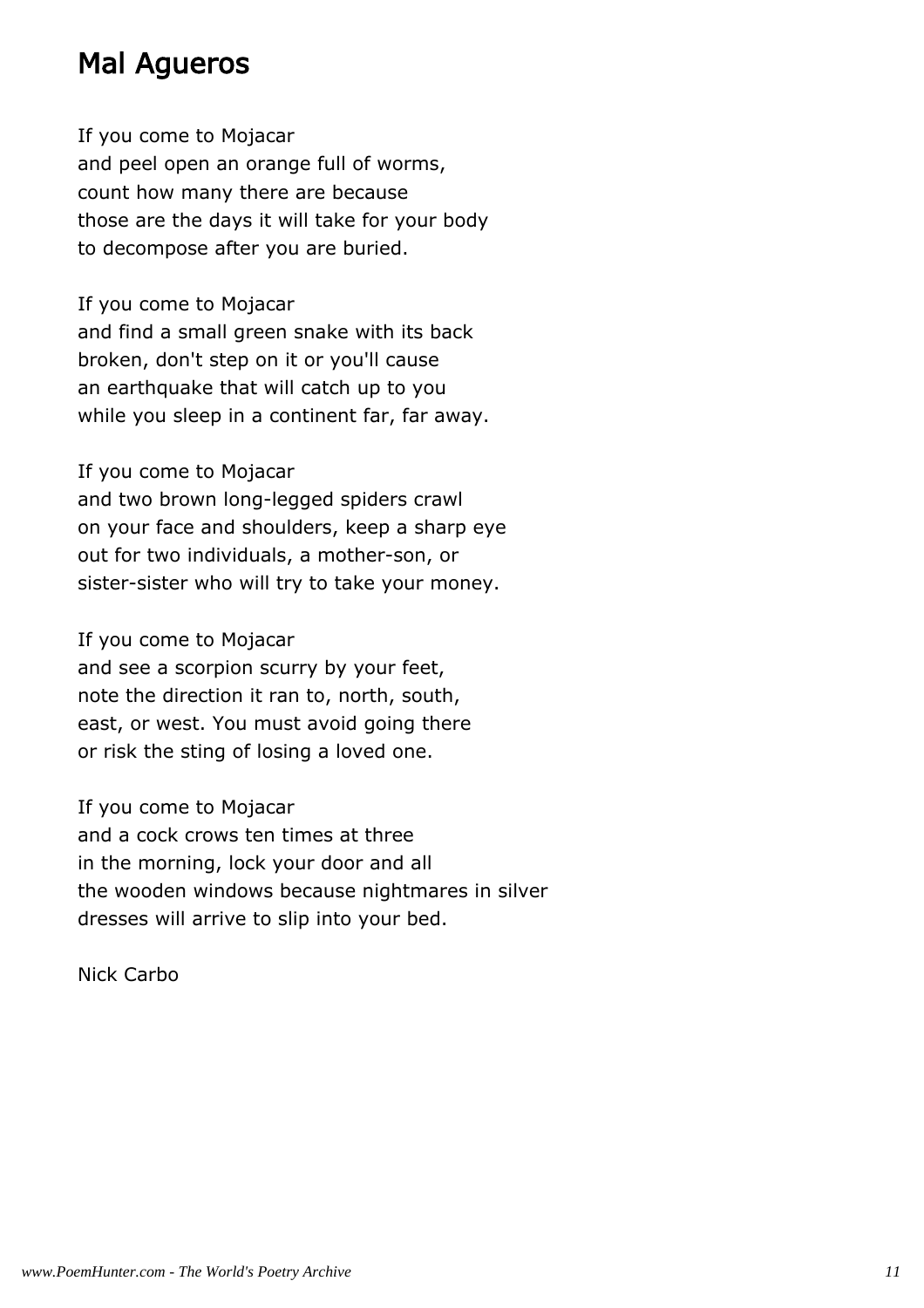#### Running Amok

In the slums of Tondo, people dwell in shacks of cardboard, bits of bamboo, corrugated metal, and a few cement blocks.

They come from all the provinces- a farmer's son from Cagayan, a coal miner from Bulacan,

a field hand from the banana plantations of Davao. They come to Manila for work, for better pay.

The highest incidence of men running amok is in Tondo, or at least, that's what the local tabloids

have for headlines every week. Amok in Tondo kills seven! Police shoot him to death! During the Filipino-American War

from 1900 to 1902, the Colt .45 pistol was refined to kill crazed Moro fighters who ran amok

and would not stop attacking with rabid animal urgency when shot with bullets of lesser caliber.

The superstitious old women in Tondo say that no rice, no shoes, and no work breed beetles and violence.

They say that small black beetles can lay eggs in a man's ear, and this is what makes a man run.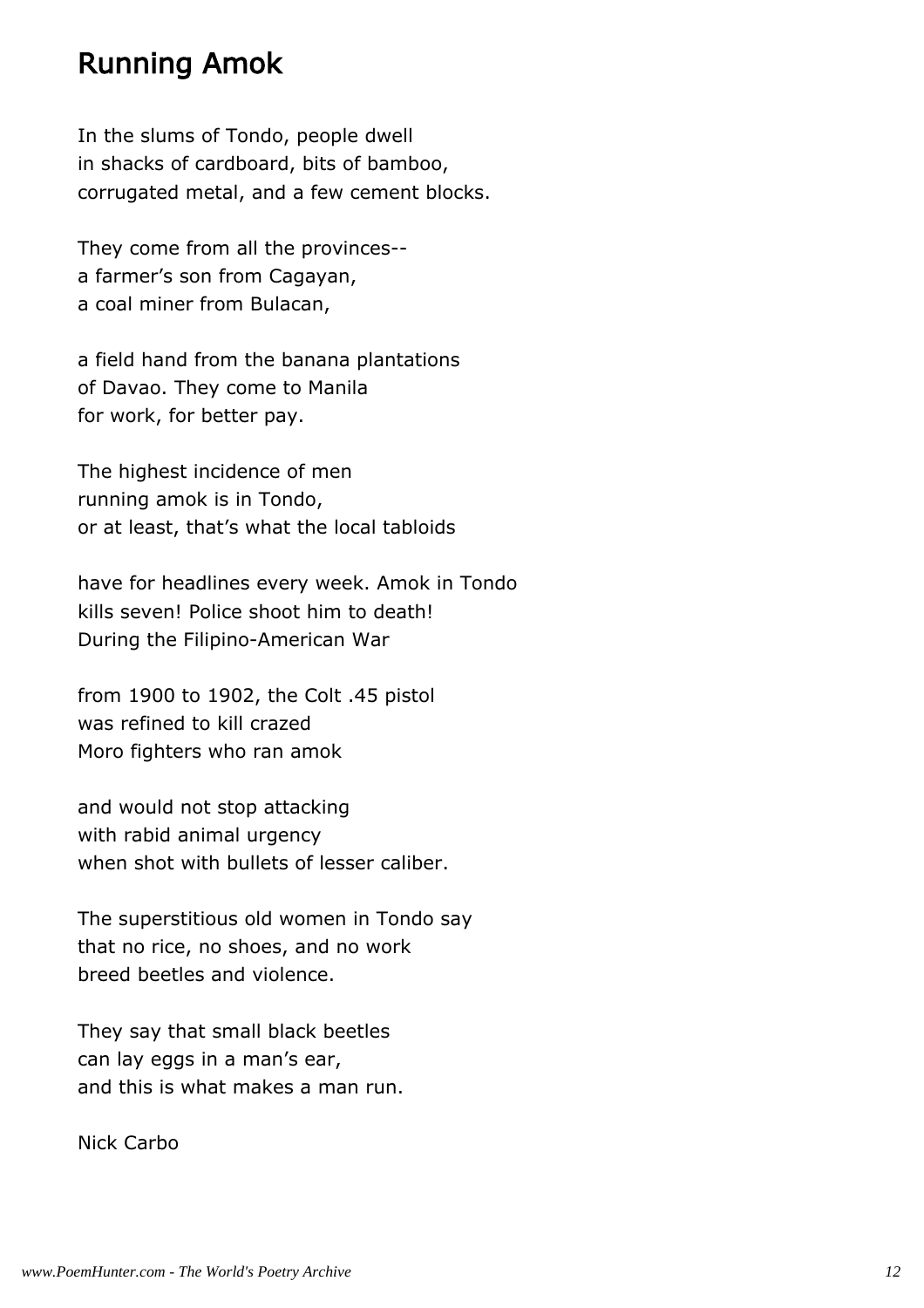## Speech Impediments

"I like dappled hats," she said as she lit the incendiary device.

He enjoyed her wet diphthongs on her nape, his frequency modulator, his frenulum.

"You must warn me," she said as she manipulated the milibars.

He was engulfed by the heat of her cardamom mouth, her amplitude, her guttural declensions.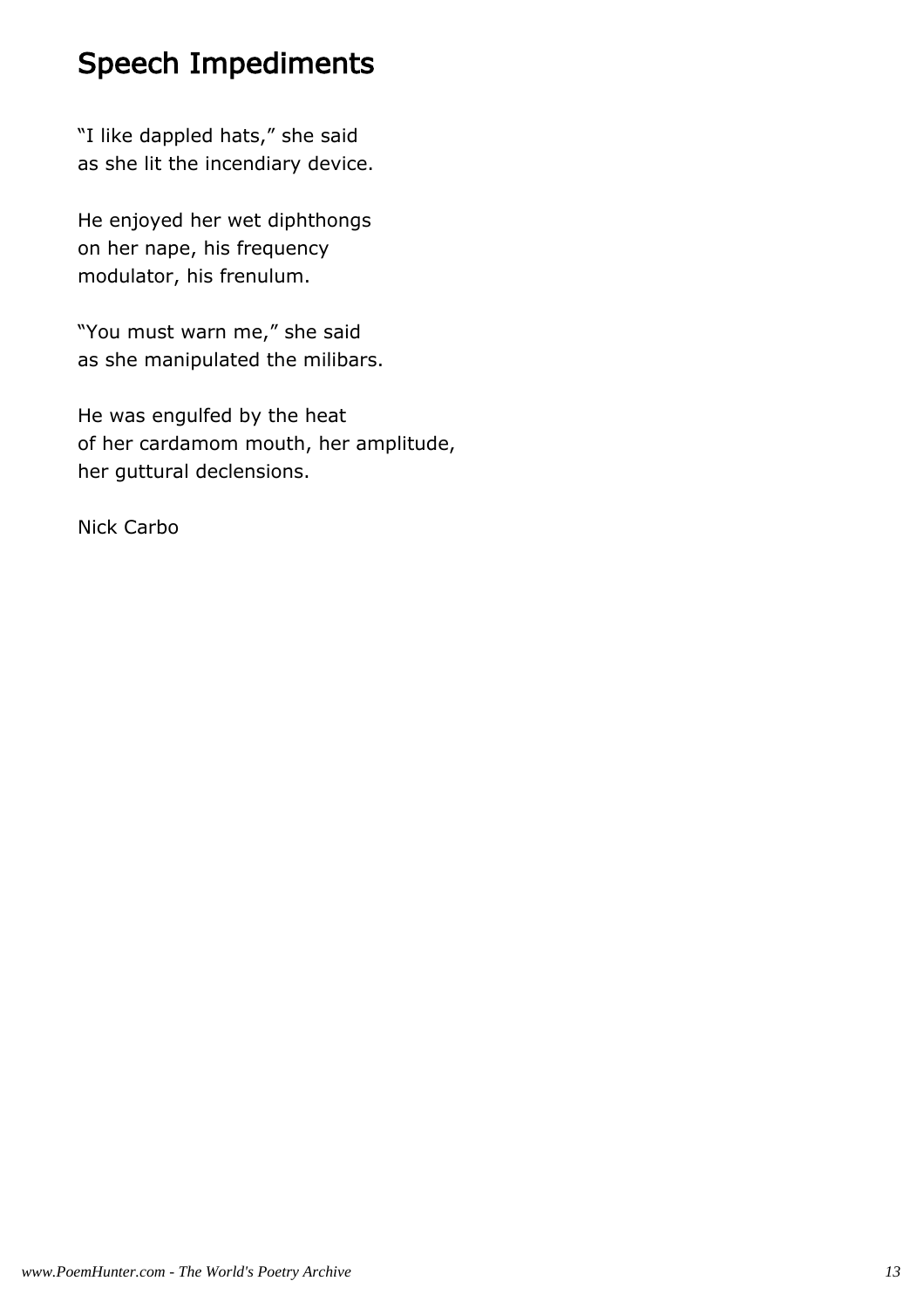## The Filipino Politician

When he finds his wife in bed with another man--

The conservative politician feels an ache in his stomach, remembers the longanisa and the tapa he had for breakfast. He doesn't know whether to get the doctor or Cardinal Sin on the phone. He calls one of his bodyguards, tells him to shoot the man and then, his wife. He takes his .38 magnum from his brief case, shoots his bodyguard in the back.

The liberal politician pours himself a glass of Courvoisier, remembers a passage from an Anais Nin story. He is suddenly the one they call the Basque. He removes his Dior tie, his Armani shirt, his Calvin Klein boxer shorts. He puts on a black beret, whispers, tres jolie, tres jolie, que bonito, muy grande my petite amore. He joins them in bed, begins his caresses on the man's calves, kisses his way up the man's thighs.

The communist politician does not call his wife a puta, nor does he challenge the man to a duel with balisong knives. He stays calm, takes out a book of poems by Mao Tse Tung. Inspired, he decides to advance the Revolution. He takes a taxi to Roxas Boulevard, he begins to curse and throw rocks at the American Embassy.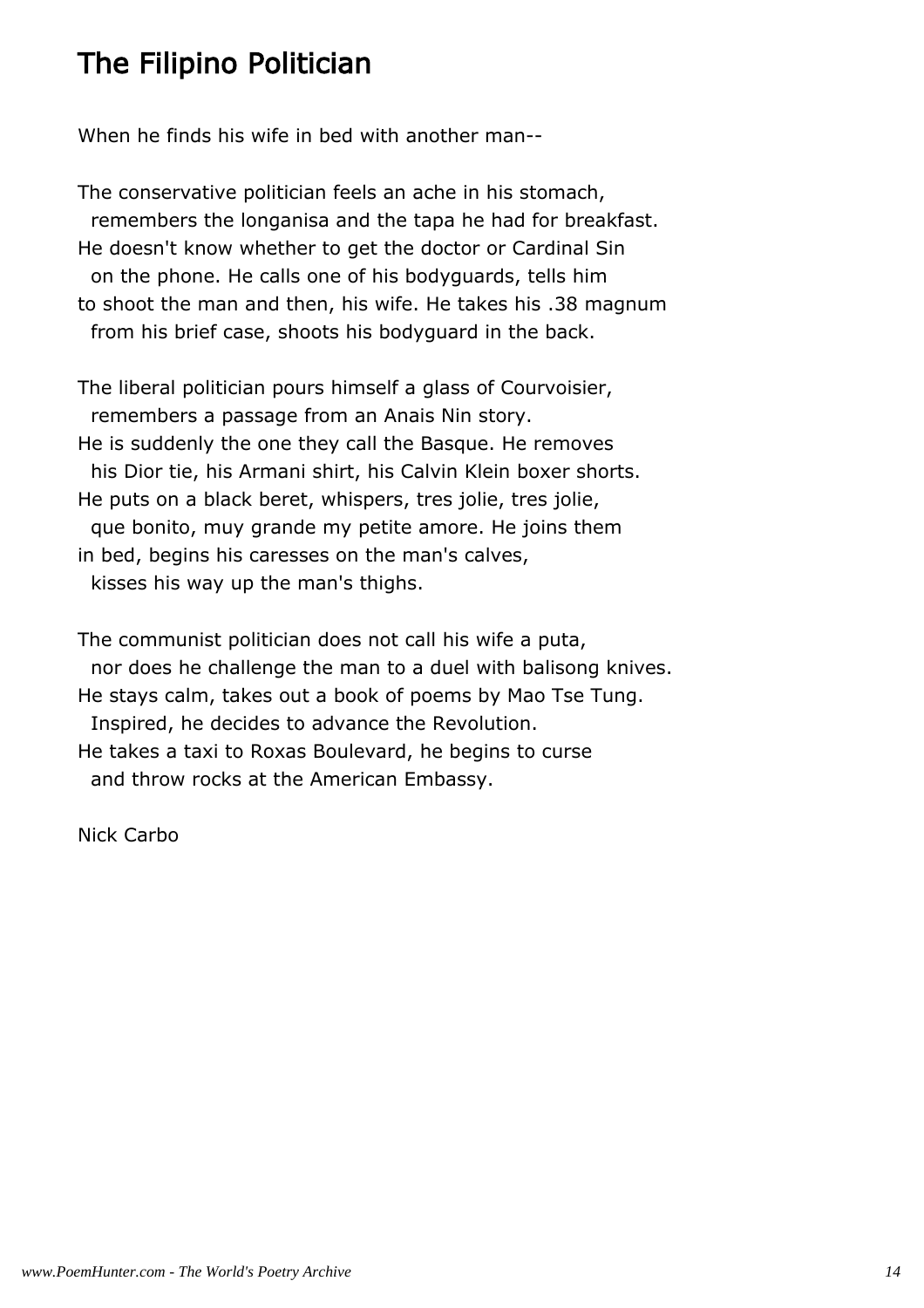## Typhoon Signal No. 1

This is where the typhoon starts inside the fourth paragraph, ten city blocks away,

where the neurosurgeon halfs La Celestina, where you occupy the spot under that Tiffany lamp,

where Edgar Rice Burroughs laughs, where sugar cane is thigh high, where you apply lipstick,

where the address numbers are transposed, where hearts take on airs of Parisian avenues,

where Mexican silver coins are exchanged for salt, where there is no fine line between art

and pornography, where the big gingerbread boy answers to the name of Alfredo, where you

take that moment to adjust to my poem, where the metaphor escapes from your throat.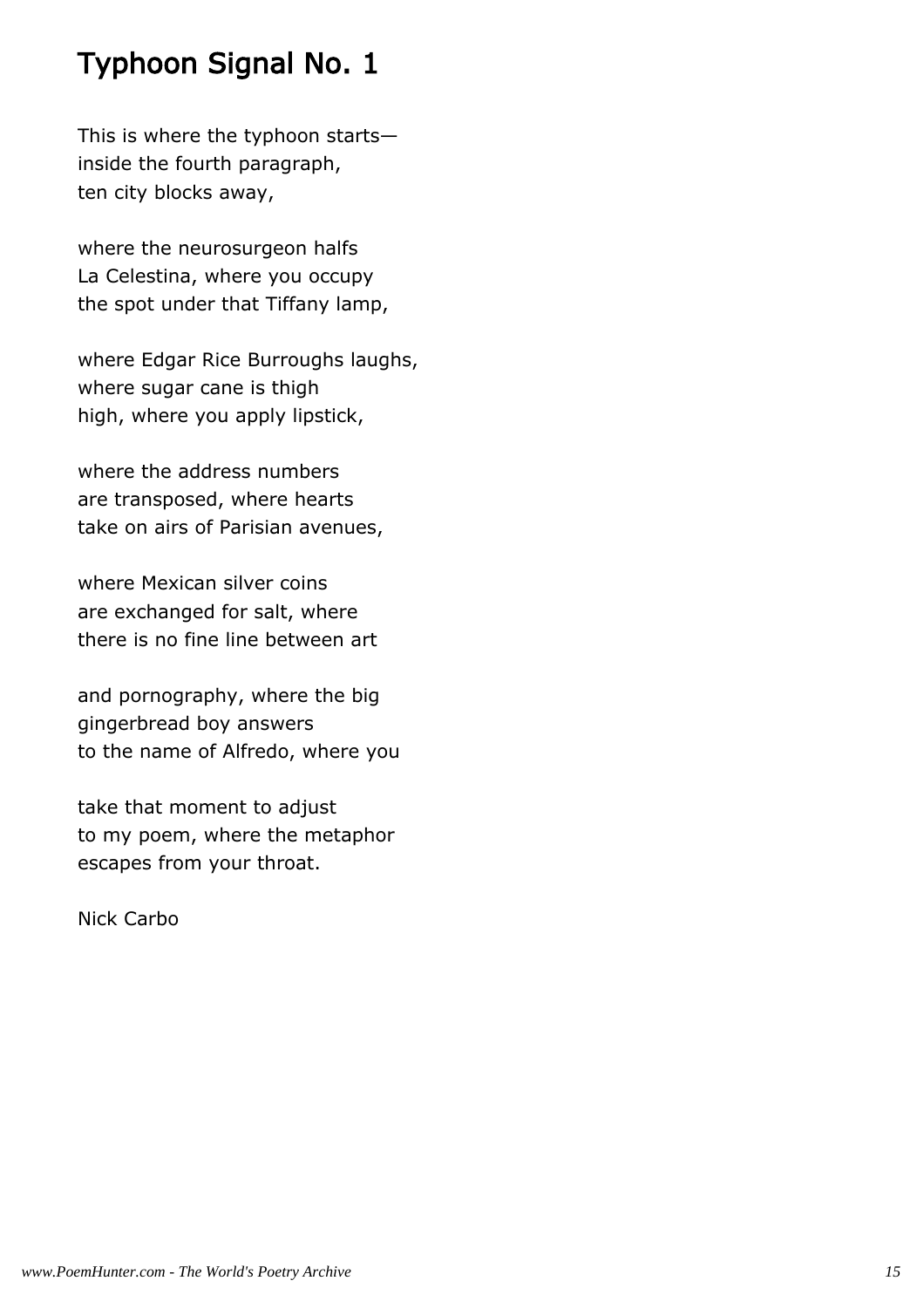# When The Grain Is Golden And The Wind Is Chilly Then It Is Time To Harvest

Leron-leron sinta, umakyat sa papaya Dala-dala'y buslo', sisidlan ng bunga

In a dusty village in Cagayan Valley, Ramon and his father were planting rice when soldiers

appeared on their farm. They questioned his father, if he'd seen any communist rebels recently

in the area, and when he did not give them a good enough answer, they beat him with the blunt ends

of their rifles, shot him as he was lying on the ground. Ramon snuck away but remained hidden

in nearby bushes, to witness the soldiers laugh out loud as they chopped his father's shaking body--

'they first removed his penis, then cut below the knees, then the ankles, then the elbows, then the neck.'

Leron-leron sinta, umakyat sa papaya Dala-dala'y buslo', sisidlan ng bunga

After dusk Ramon ran home to his mother and younger brother. She feared the soldiers would soon knock

on their door, so she took her sons deep inside the muddy jungle of the Sierra Madre mountains.

After about four weeks, she sent Ramon to buy rice, some fish, and a few canned goods. The sun was heavy,

the road to the village kept stretching further and his legs felt weak, so Ramon boarded a jeepney

to take him to the market on Luna street.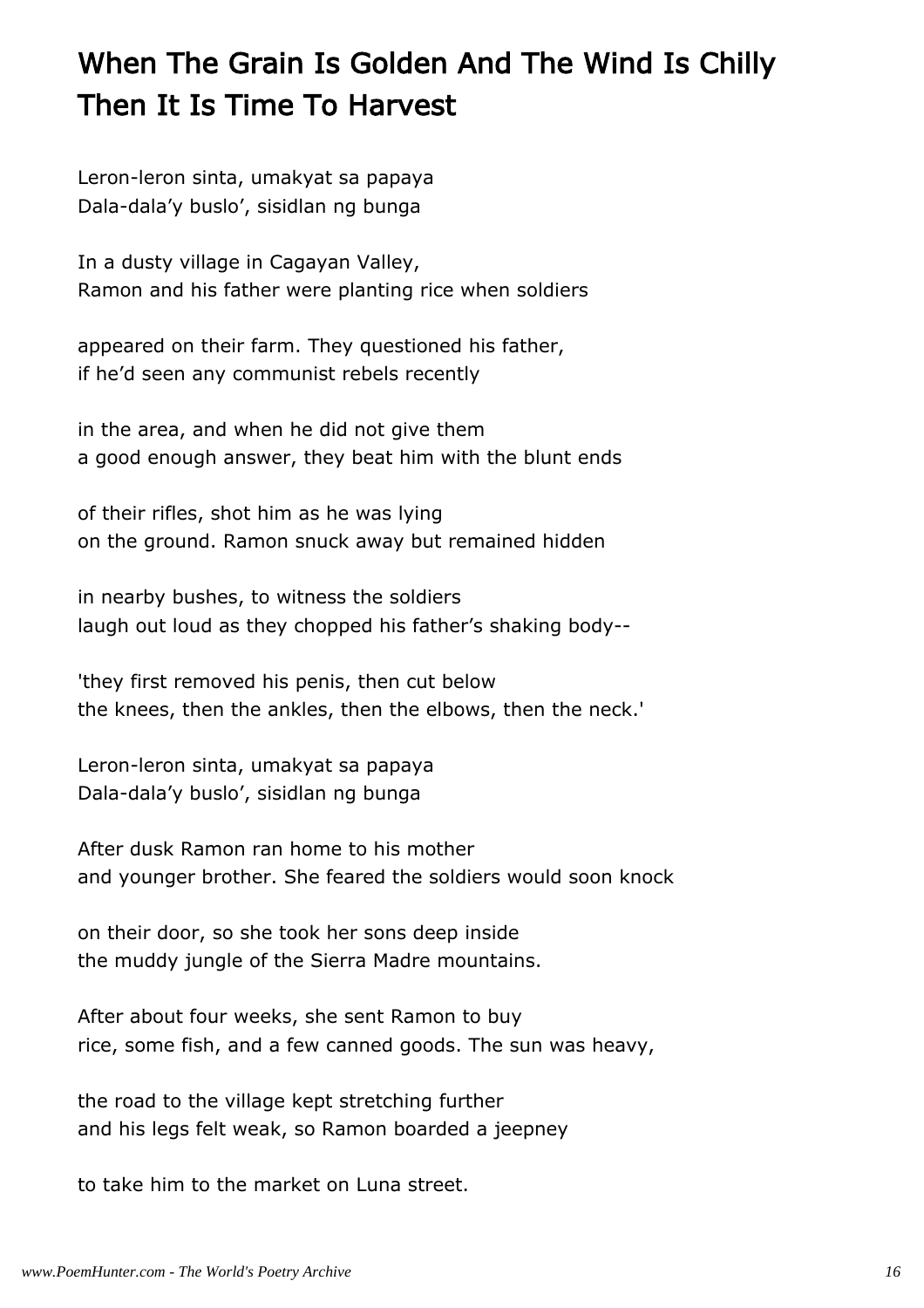A soldier recognized him at a military

checkpoint and he pointed his gun at Ramon, yelled at him to step out with his hands up in the air.

Leron-leron sinta, umakyat sa papaya Dala-dala'y buslo', sisidlan ng bunga

No questions were asked. Ramon told us the most painful torture he endured was when the soldiers joined

two blocks of wood and used the weapon to hit him directly on the ears, over and over

until he bled. He doesn't remember how he escaped but he found himself wandering around

the countryside for days, eating grass, guava leaves, bamboo shoots, and bananas to survive.

Leron-leron sinta, umakyat sa papaya Dala-dala'y buslo', sisidlan ng bunga

Here, at the Children's Rehabilitation Center, Ramon made friends, played with the other children,

started to learn how to write. He asked questions about his mother and younger brother, he wanted

to know when he could return to his village to harvest their rice fields. He said it was important

to go home because 'when the grain is golden and the wind is chilly, then it is the time to harvest.'

After four months, we learned that Ramon's mother was probably dead. 'Where's the body? I want to see

the body, I want to bury my mother.' I told him we didn't know where the body was, but we

would try to find it. After a long silence,